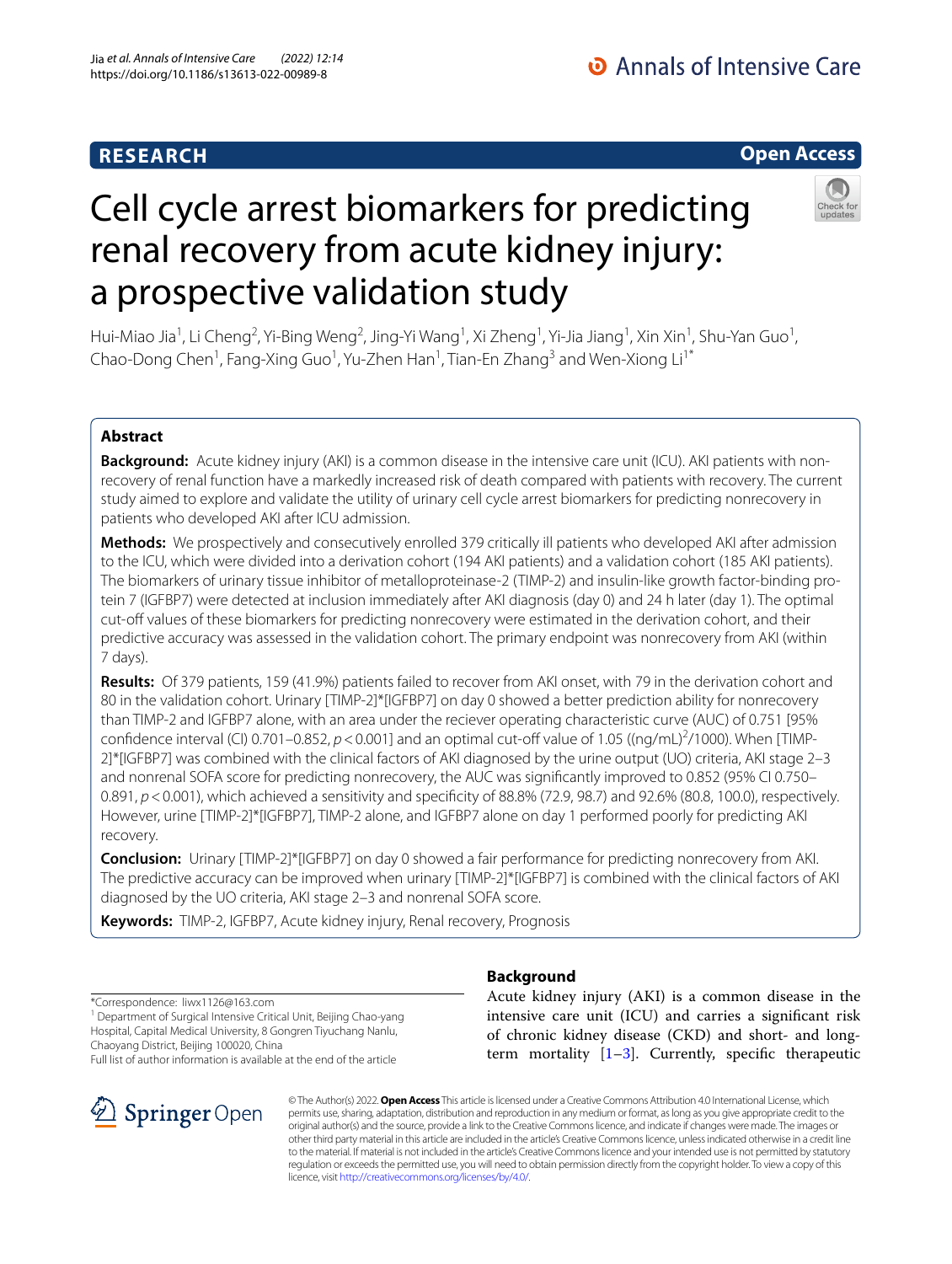interventions and available preventive measures are limited, so renal recovery after AKI has cumulatively become the focus of research. Moreover, changes in renal functional reserve may substantially afect the clinical outcomes of AKI patients  $[4-6]$  $[4-6]$  $[4-6]$ . AKI patients with nonrecovery of renal function have a markedly increased risk of death compared with recovery patients [\[7](#page-9-4)]. Therefore, preventing the nonrecovery of renal function should be the therapeutic goal of AKI.

Among all AKI biomarkers, cell cycle arrest of urinary tissue inhibitor of metalloproteinase-2 (TIMP-2) and insulin-like growth factor-binding protein 7 (IGFBP7) is upregulated early after AKI onset and has been confrmed to be superior in the early detection of AKI [\[8](#page-9-5)]. However, only a few studies have assessed their performance as prognostic markers for nonrenal recovery [\[5](#page-9-6), [9\]](#page-9-7). If we can predict patients who will fail to recover in early AKI, effective supportive measures (for example, removal of nephrotoxic agents, optimization of volume management and individualized haemodynamic resuscitation) may be implemented early before irreversible recovery occurs  $[10, 11]$  $[10, 11]$  $[10, 11]$  $[10, 11]$  $[10, 11]$ , which may prevent further progression of AKI and improve clinical prognosis. The current study, measuring urinary TIMP-2 and IGFBP7 when AKI was diagnosed, evaluated and validated the utility of urinary [TIMP-2]\*[IGFBP7] for predicting nonrecovery in patients who developed AKI after ICU admission.

#### **Methods**

The study was approved by the Human Ethics Committee of Beijing Chao-yang Hospital, Capital Medical University (Beijing, China), and the ethics number was 2018-117. Written informed consent was obtained before patients were enrolled in this study.

#### **Study setting and population**

The present study was performed in two Chinese ICUs of Beijing Chao-yang Hospital and Beijing Lu-he Hospital from July 1, 2018, to December 1, 2020. The study design, performance, and report complied with the Standards for Reporting of Diagnostic Accuracy guidelines [[12\]](#page-9-10). We critically screened patients who stayed in the ICU longer than 24 h. Patients who developed AKI after ICU admission were prospectively and consecutively enrolled. The exclusion criteria were as follows: (1) age  $<$  18 years; (2) developed AKI before ICU admission; and (3) acquired insufficient urine samples at enrolment. All enrolled patients adhered to the following management principles: Kidney Disease: Improving Global Outcomes (KDIGO) bundle of optimization of volume status and haemodynamics, avoidance of nephrotoxic drugs, and prevention of hyperglycaemia [[11\]](#page-9-9); active treatment of primary disease and comorbidities; the same principles of treatment with antibiotics; nutritional metabolism and organ support.

#### **Biomarker measurements**

Urine samples for biomarker assessment were taken from the urinary catheter of eligible patients soon after AKI was diagnosed and 24 h later. The biomarkers TIMP-2 and IGFBP7 were detected at inclusion (day 0) and 24 h later (day 1) and measured with the NephroCheck<sup>™</sup> Test and VITROS 5600 Integrated System (Astute Medical, San Diego, CA, USA). The VITROS 5600 Integrated System reports the product of the two protein concentrations ([TIMP-2] $\cdot$ [IGFBP7]) in units of  $(ng/mL)^2/1000$ . The biomarkers were measured by technicians who were blinded to the clinical data, and the physicians in charge were blinded to the biomarker test results.

#### **Clinical endpoint and defnitions**

The diagnosis of AKI was dependent on the serum creatinine and urine output (UO) criteria proposed by the KDIGO as any of the following: increase in serum creatinine by  $\geq 0.3$  mg/dl ( $\geq 26.5$   $\mu$ mol/L) within 48 h; increase in serum creatinine to  $\geq 1.5$  times baseline; or  $UO < 0.5$  ml/kg/h for  $> 6$  h [\[13](#page-9-11), [14\]](#page-9-12). The primary endpoint was nonrecovery from AKI. Renal recovery was defned as the absence of any stage of AKI by either serum creatinine criteria or UO criteria. For example, a patient with stage 2 AKI would have to have a decrease in serum creatinine to less than 150% of baseline and be free of periods of oliguria (UO<0.5 ml/kg/h) for longer than 6  $h$  [[4\]](#page-9-2). Patients requiring renal replacement therapy (RRT) until the 7th day after AKI or who died within 7 days were regarded as nonrecovery patients. The secondary endpoints were the use of RRT in the ICU period, hospital mortality and 30-day mortality. AKI diagnosed by the UO criteria included patients who were diagnosed with AKI by the UO criteria alone or by both the UO and creatinine criteria. The baseline creatinine level was defned as follows: if at least fve values were available, the median of all values available from 6 months to 7 days prior to enrolment was used. Otherwise, the lowest value in the 7 days prior to enrolment was used. If no pre-enrolment creatinine was available or the emergency patient's serum creatinine was abnormal at the time of admission, the baseline creatinine level was estimated using the Modifcation of Diet in Renal Disease (MDRD) equation assuming that the baseline glomerular fltration rate (GFR) was 75 ml/min per  $1.73 \text{ m}^2$ . CKD was defined according to the defnition of the National Kidney Foundation as estimated GFR < 60 ml/min/1.73 m<sup>2</sup> for at least 3 months irrespective of the cause [[15,](#page-9-13) [16\]](#page-9-14). Kinetic GFR for 24 h was calculated by the formula  $[17]$  $[17]$ . Sepsis was defned as life-threatening organ dysfunction caused by a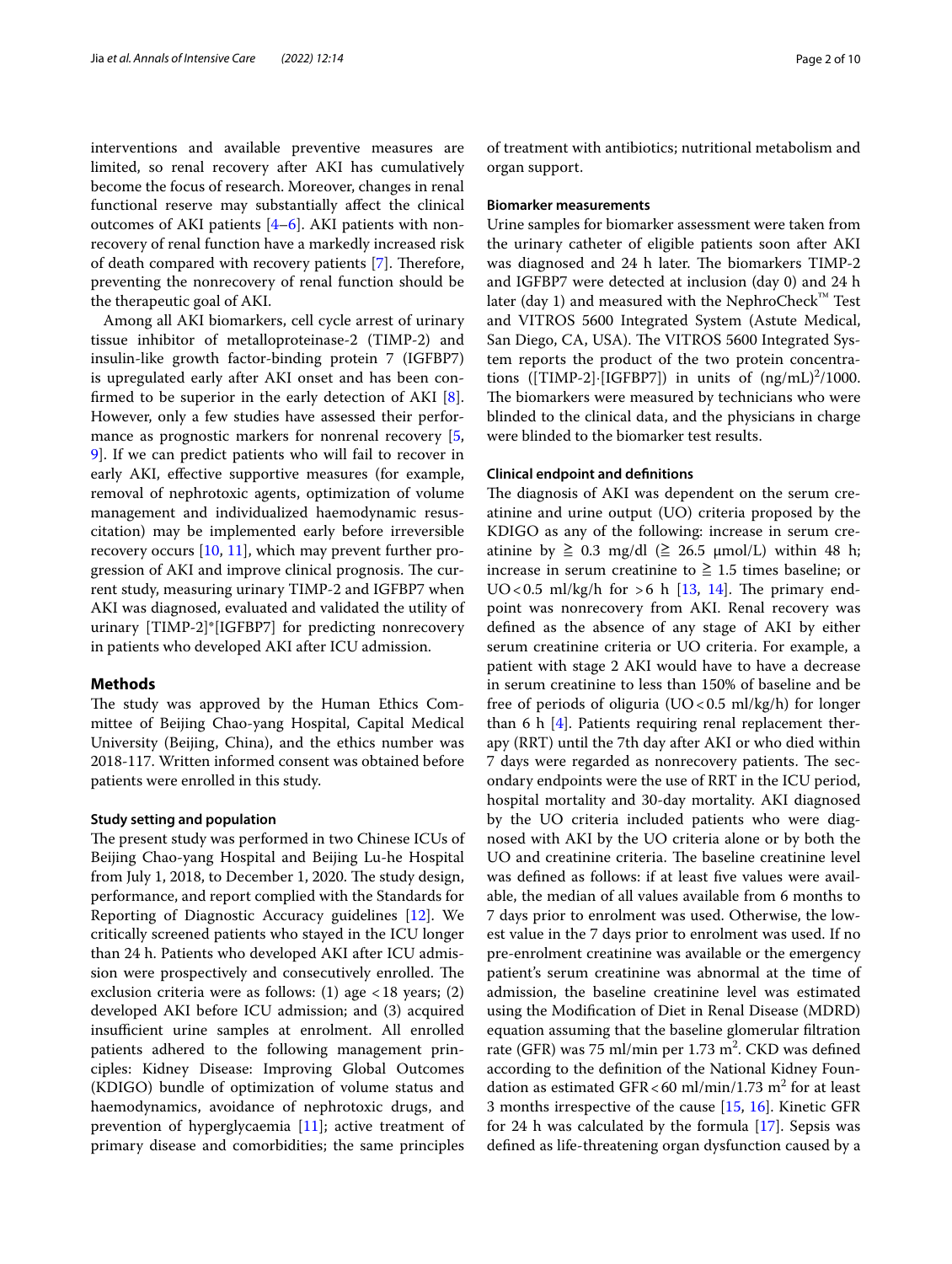dysregulated host response to infection as recommended by The Third International Consensus Definitions for Sepsis and Septic Shock (Sepsis-3) [\[18](#page-9-16)].

# **Data collection**

All clinical data were prospectively collected on the basis of case report forms. Clinical patient variables included patient demographic characteristics, prior health history, diagnosis, comorbidities, use of vasopressors, and mechanical ventilation. Serum creatinine was detected and recorded at ICU admission and every 12 h thereafter until the 7th day after AKI. UO was measured hourly from the urinary catheter in the ICU period. The Acute Physiology and Chronic Health Evaluation II (APACHE II) and Sequential Organ Failure Assessment (SOFA) scores were assessed on the day AKI was diagnosed. Furthermore, the use of RRT in the ICU period, duration of ICU stay, hospital stay, and death in the hospital and 30 days after AKI development were recorded.

#### **Study phases**

The study had 2 phases. Phase I (derivation cohort) was performed from July 1, 2018, to July 31, 2019. This cohort was used to estimate the cut-off value of urinary [TIMP-2]\*[IGFBP7] that best distinguished patients who would fail to recover after AKI developed. Phase II (validation cohort) was performed from August 1, 2019, to December 1, 2020. The predictive accuracy of urinary [TIMP-2]\*[IGFBP7] for nonrecovery was assessed in the validation cohort using the cut-off value previously estimated in the derivation cohort.

#### **Statistical analysis**

SPSS statistics 24 (IBM, Chicago, IL) and R 2.1.2 were used for statistical analyses. Continuous variables are presented as the mean $\pm$ standard deviation (SD) or the median (25th and 75th percentiles), and categorical variables are presented as percentiles. Continuous data were compared between two groups (recovery group and nonrecovery group) using repeated measurement analysis of variance or Mann–Whitney U tests, and categorical variables were compared using the Chi-square test or Fisher's exact test. For all analyses, statistical signifcance was indicated by a two-sided  $p < 0.05$ .

In the derivation cohort, clinical parameters were compared between the two groups of patients with and without recovery. Clinical parameters with  $p < 0.15$  in univariate analyses were included in the multivariate logistic regression model. Variables with  $p < 0.05$  in the multivariate logistic regression model were independent risk factors for nonrecovery. A receiver operating characteristic (ROC) curve was used to assess the predictive values. The following values were used to describe the area under the ROC curve (AUC): 0.90–1.0, excellent; 0.80–0.89, good; 0.70–0.79, fair; 0.60–0.69, poor; and  $0.50-0.59$ , no useful performance. The optimal cut-off value was determined by the Youden index. The net contribution of the biomarkers to predict nonrecovery was validated by the Hosmer–Lemeshow test, net reclassifcation improvement (NRI) and integrated discrimination improvement (IDI). The DeLong test was used to compare the signifcant diferences between the two AUCs.

In the validation cohort, the predictive accuracy of the biomarkers was assessed by sensitivity, specifcity, positive predictive value (PPV), and negative predictive value (NPV).

### **Results**

#### **Overall patient characteristics**

During the study period, 3154 critically ill patients who stayed longer than 24 h after ICU admission were screened in two ICUs; among them, 424 (13.4%) patients developed AKI. After excluding the ineligible patients, 379 were fnally enrolled, with 194 in the derivation cohort and 185 in the validation cohort. Baseline characteristics, comorbidities, AKI classifcation, and short-term prognosis showed no signifcant diferences between the two cohorts. The comparisons are presented in Table [1](#page-4-0). The flow diagram is shown in Fig. 1. Urinary TIMP-2 and IGFBP7 on day 0 were obtained from all 379 patients. Among the 379 patients, 17 (4.5%) patients were lost from day 0 to day 1 because of anuria with or without RRT, and 11 patients (2.9%) died within 24 h.

# **Characteristics and outcomes of AKI patients with and without renal recovery in the derivation cohort**

In the derivation cohort, 115 (59.3%) patients had renal recovery from AKI onset, and 79 (40.7%) patients suffered from nonrecovery. There were no significant differences in demographic characteristics or comorbidities between patients with and without renal recovery. However, the APACHE II score and nonrenal SOFA score were remarkably higher in patients who failed to recover than in patients who recovered. Moreover,  $PaO<sub>2</sub>/FiO<sub>2</sub>$ , use of vasopressors, AKI diagnosed by the UO criteria, serum creatinine diagnosis of AKI, kinetic GFR for 24 h, persistent AKI and AKI stage 2–3 showed signifcant diferences between patients with and without renal recovery. AKI diagnosed by the UO criteria, AKI stage 2–3, APACHE II score and nonrenal SOFA score were independent risk factors for nonrecovery of renal function in multivariate logistic regression. Signifcant differences in the biomarker concentrations of urinary [TIMP-2]\*[IGFBP7], TIMP-2 and IGFBP7 on day 0 were observed. Recovery patients showed concentrations of 0.3 (0.1, 0.7)  $[(ng/mL)^{2}/1000]$ , 3.3 (2.2, 6.3) ng/mL, and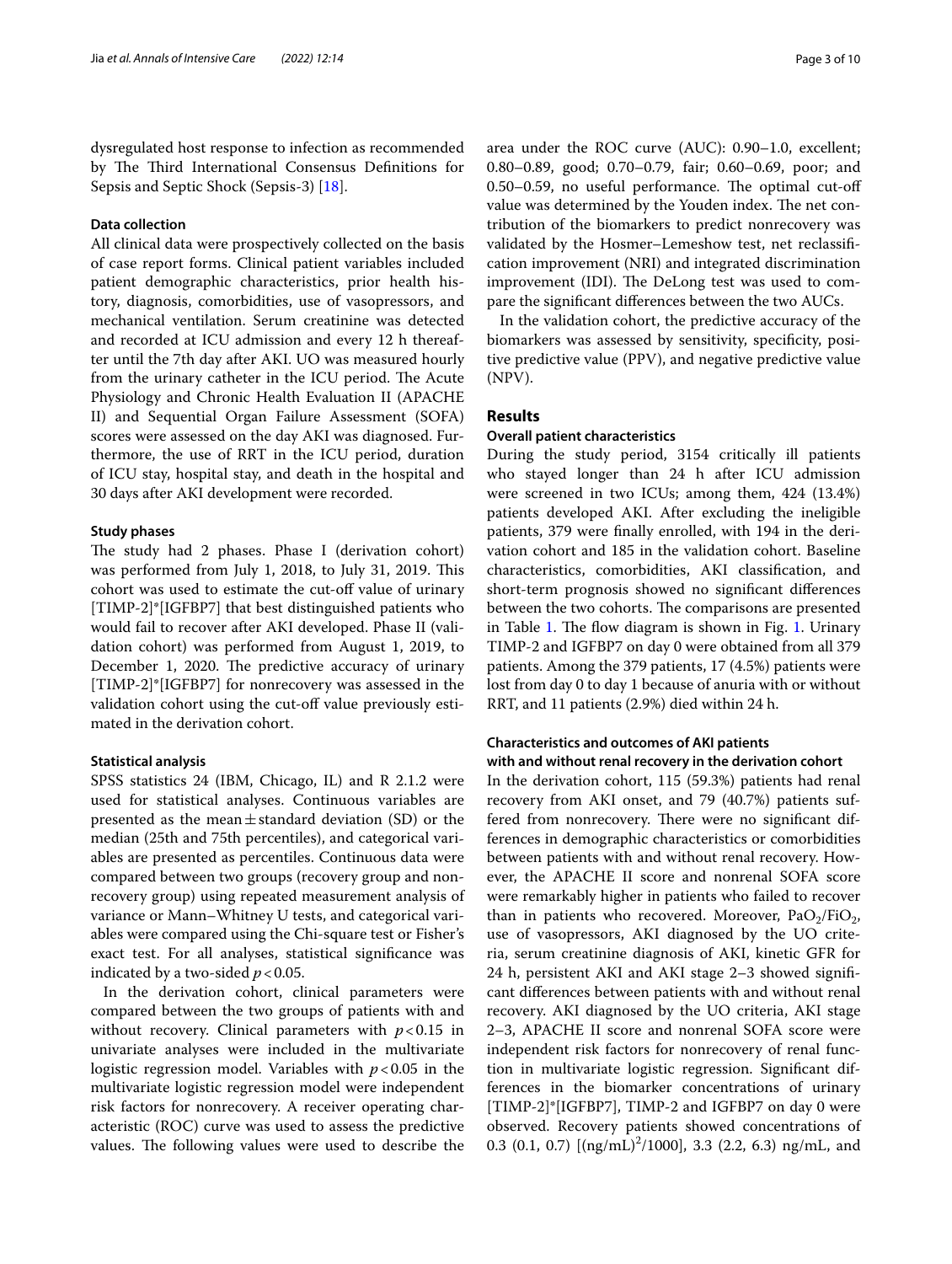| <b>Variables</b>                         | Derivation cohort ( $n = 194$ ) | Validation cohort ( $n = 185$ ) | p value |  |
|------------------------------------------|---------------------------------|---------------------------------|---------|--|
| Baseline characteristics                 |                                 |                                 |         |  |
| Age (year)                               | 61 (50, 71)                     | 60 (49, 74)                     | 0.773   |  |
| Female gender                            | 117(60.3)                       | 122 (65.9)                      | 0.239   |  |
| BMI ( $kg/m2$ )                          | 19.9 (17.3, 21.3)               | 20.7 (17.7, 22.1)               | 0.603   |  |
| APACHE II score                          | 15 (10, 18)                     | 14 (10, 18)                     | 0.228   |  |
| Nonrenal SOFA score                      | 5(1, 8)                         | 5(2, 8)                         | 0.543   |  |
| Baseline serum creatinine (µmol/L)       | 63.8 (53.5, 73.3)               | 65.4 (50.4, 73.2)               | 0.617   |  |
| Admission type                           |                                 |                                 |         |  |
| Medical                                  | 30 (15.5)                       | 27 (14.6)                       | 0.732   |  |
| Surgical (abdominal surgery)             | 93 (47.8)                       | 86 (46.5)                       | 0.892   |  |
| Surgical (non-abdominal surgery)         | 55 (28.4)                       | 52 (28.1)                       | 0.945   |  |
| Emergency                                | 16(8.3)                         | 20 (10.8)                       | 0.634   |  |
| Main reason for admission                |                                 |                                 |         |  |
| Respiratory system                       | 59 (30.4)                       | 58 (32.4)                       | 0.624   |  |
| Circulatory system                       | 65 (33.5)                       | 59 (31.9)                       | 0.710   |  |
| Digestive system                         | 42 (21.6)                       | 43 (23.2)                       | 0.547   |  |
| Urinary system                           | 17(8.8)                         | 17(9.2)                         | 0.812   |  |
| Others                                   | 11(5.7)                         | 8(4.3)                          | 0.634   |  |
| Comorbidities                            |                                 |                                 |         |  |
| COPD/asthma                              | 20(10.3)                        | 20 (10.8)                       | 0.869   |  |
| Cardiovascular disease                   | 40 (20.6)                       | 43 (23.2)                       | 0.536   |  |
| Chronic liver disease                    | 42 (21.6)                       | 41 (22.2)                       | 0.902   |  |
| Diabetes                                 | 49 (25.2)                       | 40 (21.6)                       | 0.467   |  |
| Hypertension                             | 91 (46.9)                       | 79 (42.7)                       | 0.469   |  |
| <b>CKD</b>                               | 10(5.1)                         | 7(3.9)                          | 0.623   |  |
| Sepsis                                   | 89 (45.8)                       | 69 (37.3)                       | 0.102   |  |
| Mechanical ventilation                   | 160 (82.5)                      | 151 (81.6)                      | 0.894   |  |
| PaO <sub>2</sub> /FiO <sub>2</sub>       | 308.3 (232.5, 405.5)            | 316.0 (216.0, 403.3)            | 0.433   |  |
| Use of vasopressor                       | 68 (35.1)                       | 61 (33.0)                       | 0.658   |  |
| Use of diuresis                          | 28 (14.4)                       | 23 (12.4)                       | 0.724   |  |
| AKI diagnosed by UO criteria             | 65 (33.5)                       | 64 (34.6)                       | 0.812   |  |
| AKI diagnosed by SCr criteria            | 129(66.5)                       | 121 (65.4)                      | 0.845   |  |
| Serum creatinine diagnosing AKI (µmol/L) | 128.6 (86.2, 173.4)             | 132.5 (90.4, 178.6)             | 0.415   |  |
| Peak serum creatinine (µmol/L)           | 273.5 (154.6, 412.3)            | 292.3 (174.6, 432.5)            | 0.228   |  |
| AKI classification                       |                                 |                                 |         |  |
| Stage 1                                  | 104 (53.6)                      | 94 (38.7)                       | 0.588   |  |
| 2                                        | 58 (29.9)                       | 58 (44.0)                       | 0.526   |  |
| 3                                        | 32(16.5)                        | 33 (17.8)                       | 0.713   |  |
| Outcomes                                 |                                 |                                 |         |  |
| Renal recovery in 7 days                 | 115 (59.3)                      | 105 (56.8)                      | 0.677   |  |
| Renal recovery at hospital discharge     | 112(57.7)                       | 103(55.7)                       | 0.683   |  |
| Need of RRT in ICU<br>35(18.1)           |                                 | 0.583<br>30 (19.3)              |         |  |
| Hospital mortality<br>33(9.2)            |                                 | 0.893<br>33(8.6)                |         |  |
| 30-day mortality                         | 34(13.3)                        | 42 (12.9)                       | 0.393   |  |

#### <span id="page-3-0"></span>**Table 1** Patient baseline characteristics in derivation and validation cohorts

Values are median (interquartile range) or n (%). AKI diagnosed by UO criteria was defned as patients who were diagnosed by UO criteria and/or SCr criteria, meanwhile AKI classifcation by UO criteria was equal or greater than SCr criteria. Otherwise, AKI was diagnosed by SCr criteria. Persistent AKI was defned as kidney dysfunction without recovery within 48 h

*AKI* acute kidney injury, *BMI* body mass index, *APACHE II* Acute Physiology and Chronic Health Evaluation, *SOFA* Sequential Of Organ Failure Assessment, *CKD* chronic kidney disease, *UO* urine output, *RRT* renal replacement therapy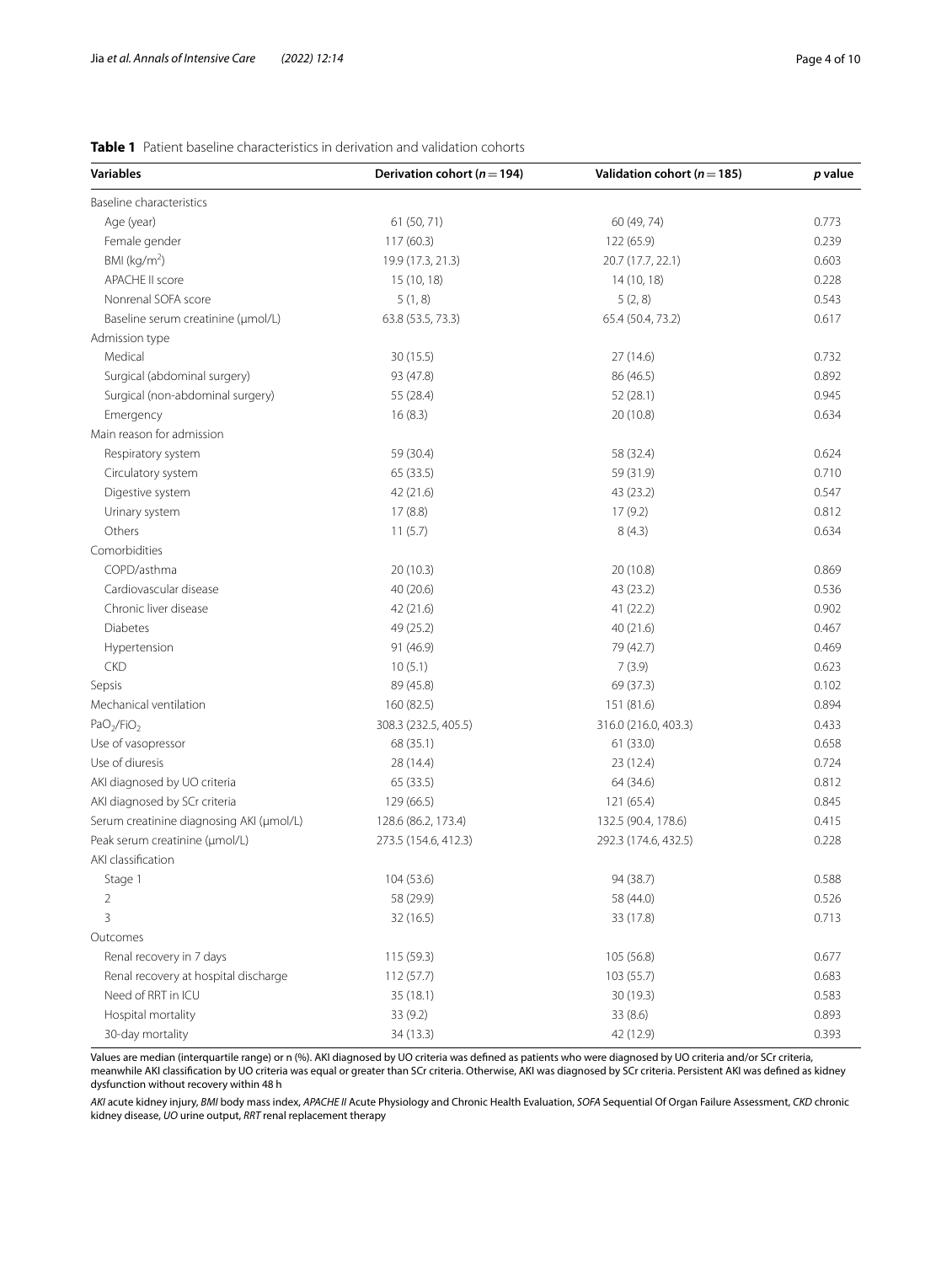

<span id="page-4-0"></span>35.2 (20.0, 90.0) ng/mL, respectively. However, patients who failed to recover showed higher concentrations of 1.1 (0.3, 5.5)  $[(ng/mL)^{2}/1000]$ , 8.5 (3.5, 21.5) ng/mL and 100.9 (41.2, 329.1) ng/mL, respectively. Table [2](#page-5-0) summarizes these characteristic comparisons of patients with and without renal recovery.

RRT was used in 4 (3.4) recovery patients and 31 (39.2) nonrecovery patients. The duration of hospital stay was 24 (11.5–33.0) days in nonrecovery patients, which was longer than that in recovery patients [18 (11.5–25.0) days, *p*=0.026]. Moreover, 30-day mortality was higher in nonrecovery patients than in recovery patients [24 (30.3%) vs. 19 (16.5%), *p*=0.018]. Table [3](#page-6-0) shows the outcome comparisons.

#### **Predicting nonrecovery from AKI in the derivation cohort**

AKI diagnosed by the UO criteria, AKI stage 2–3, APACHE II score and nonrenal SOFA score were independent risk factors for nonrecovery. There was a positive linear correlation between the APACHE II score and the nonrenal SOFA score  $(r=0.567, p<0.001)$ . Therefore, the nonrenal SOFA score, which had better predictive value, was included in the clinical risk prediction model. We used any two of the factors and all three factors to construct clinical models for comparisons to fnd the best prediction model. The clinical risk prediction model consisting of UO criteria, AKI stage 2–3, and nonrenal SOFA score achieved the best AUC of 0.722 [95% confdence interval (CI)  $0.640 - 0.802$ ,  $p < 0.001$  for predicting nonrecovery from AKI.

Urinary [TIMP-2]\*[IGFBP7] on day 0 showed an AUC of 0.751 (95% CI 0.701-0.852,  $p < 0.001$ ) for predicting nonrecovery from AKI with an optimal cutoff value of  $1.05$  [(ng/mL)<sup>2</sup>/1000]. Moreover, TIMP-2 and IGFBP7 alone on day 0 also showed fair predictive value for nonrecovery, with AUCs of 0.744 (95% CI 0.688–0.850, *p*<0.001) and 0.721 (95% CI 0.537–0.806,  $p=0.037$ ), respectively. However, the biomarkers urinary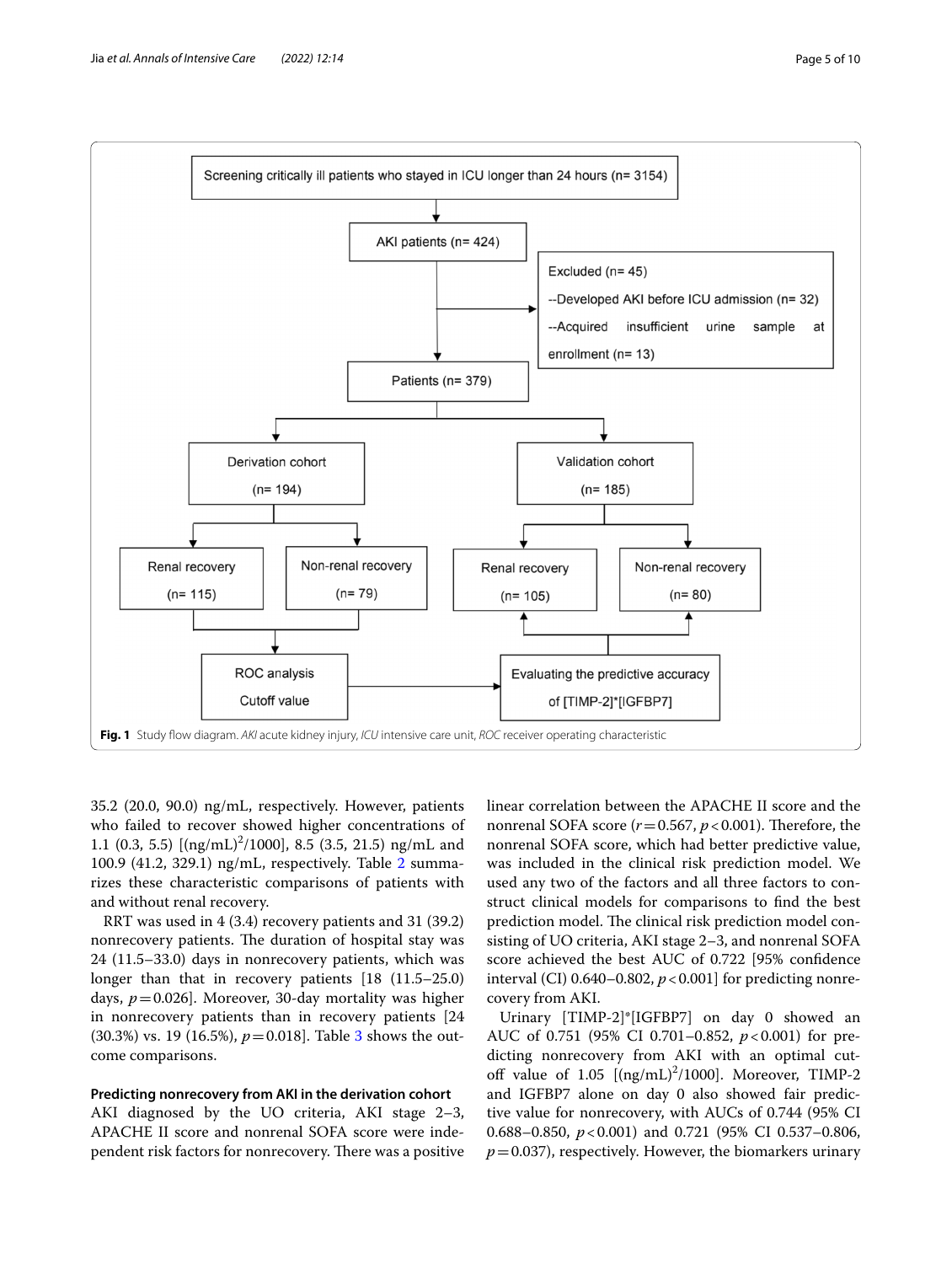| <b>Variables</b>                                     | Recovery ( $n = 115$ ) | Non-recovery ( $n = 79$ ) | p value |
|------------------------------------------------------|------------------------|---------------------------|---------|
| Baseline characteristics                             |                        |                           |         |
| Age (year)                                           | 62 (49, 76)            | 62 (50, 71)               | 0.483   |
| Female gender                                        | 71(61.7)               | 46 (58.2)                 | 0.656   |
| BMI ( $kg/m2$ )                                      | 23.3 (20.5, 24.8)      | 22.6 (19.5, 23.9)         | 0.354   |
| APACHE II score                                      | 14.0 (12.0, 16.0)      | 16.0 (14.0, 18.0)         | < 0.001 |
| Nonrenal SOFA score                                  | 4(1, 6)                | 6(3, 9)                   | < 0.001 |
| Admission type                                       |                        |                           |         |
| Medical                                              | 18 (15.6)              | 12(15.2)                  | 0.887   |
| Surgical (abdominal surgery)                         | 51(44.3)               | 42 (53.2)                 | 0.213   |
| Surgical (non-abdominal surgery)                     | 38 (33.0)              | 17(21.5)                  | 0.189   |
| Emergency                                            | 8(7.0)                 | 8(10.1)                   | 0.536   |
| Comorbidities                                        |                        |                           |         |
| COPD/asthma                                          | 9(7.8)                 | 11(13.9)                  | 0.229   |
| Cardiovascular disease                               | 26(22.6)               | 14(17.7)                  | 0.472   |
| Chronic liver disease                                | 26(22.6)               | 16(20.3)                  | 0.726   |
| Diabetes                                             | 28 (24.3)              | 21(26.6)                  | 0.739   |
| Hypertension                                         | 50(43.5)               | 41 (51.9)                 | 0.305   |
| <b>CKD</b>                                           | 6(5.2)                 | 4(5.1)                    | 1.000   |
| Sepsis                                               | 51(44.3)               | 38 (48.1)                 | 0.661   |
| Mechanical ventilation                               | 96 (83.5)              | 64 (81.0)                 | 0.703   |
| PaO <sub>2</sub> /FiO <sub>2</sub>                   | 316.0 (223.7, 404.0)   | 284.2 (210.8, 359.15)     | 0.026   |
| Use of vasopressor                                   | 34 (29.6)              | 34 (43.0)                 | 0.065   |
| Use of diuresis                                      | 13(11.3)               | 15 (19.0)                 | 0.216   |
| AKI diagnosed by UO criteria                         | 30(26.1)               | 35 (44.3)                 | 0.002   |
| Serum creatinine diagnosing AKI (µmol/L)             | 116.5 (92.3, 186.4)    | 137.4 (98.5, 230.6)       | < 0.001 |
| Kinetic GFR for 24 h (mL/min/1.73m <sup>2</sup> )    | 55.4 (40.2, 86.3)      | 38.4 (19.8, 58.7)         | < 0.001 |
| AKI stage 2-3                                        | 39 (33.9)              | 51(64.5)                  | < 0.001 |
| Persistent AKI                                       | 38 (33.0)              | 53 (67.1)                 | < 0.001 |
| [TIMP-2]*[IGFBP7] day 0 [(ng/mL) <sup>2</sup> /1000] | 0.3(0.1, 0.6)          | 1.1(0.2, 5.5)             | < 0.001 |
| TIMP-2 day 0 (ng/mL)                                 | 3.3(2.2, 6.3)          | 8.5 (3.5, 21.5)           | < 0.001 |
| IGFBP7 day 0 (ng/mL)                                 | 35.2 (20.0, 90.0)      | 100.9 (41.2, 329.1)       | < 0.001 |
| [TIMP-2]*[IGFBP7] day 1 [(ng/mL) <sup>2</sup> /1000] | 0.3(0.1, 0.8)          | 0.4(0.2, 1.8)             | 0.104   |
| TIMP-2 day 1 (ng/mL)                                 | 3.6(2.5, 6.8)          | 5.9(2.8, 13.5)            | 0.591   |
| IGFBP7 day 1 (ng/mL)                                 | 70.0 (40.6, 120.4)     | 73.2 (30.7, 179.5)        | 0.019   |

<span id="page-5-0"></span>**Table 2** Baseline characteristics between AKI patients with and without renal recovery in the derivation cohort

Values are median (interquartile range) or *n* (%). AKI diagnosed by UO criteria was defned as patients who were diagnosed by UO criteria and/or SCr criteria, meanwhile AKI classifcation by UO criteria was equal or greater than SCr criteria. Persistent AKI was defned as kidney dysfunction without recovery within 48 h

*AKI* acute kidney injury, *BMI* body mass index, *APACHE II* Acute Physiology and Chronic Health Evaluation, *SOFA* Sequential Organ Failure Assessment, *COPD* chronic obstructive pulmonary disease, *CKD* chronic kidney disease, *UO* urine output, *SCr* serum creatinine, *TIMP-2* tissue inhibitor of metalloproteinases-2, *IGFBP-7* insulin-like growth factor-binding protein 7

[TIMP-2]\*[IGFBP7], TIMP-2 and IGFBP7 on day 1 performed poorly for predicting nonrecovery. When [TIMP-2]\*[IGFBP7] on day 0 was combined with the clinical risk prediction model to predict nonrecovery, the power was signifcantly improved, resulting in the best predictive AUC of 0.852 (95% CI 0.750–0.891, *p*<0.001), confrmed by the Hosmer–Lemeshow test  $(p>0.05)$ . The AUCs of the TIMP-2 day 0 and IGFBP7 day 0 clinical risk prediction models were 0.822 (95% CI 0.744–0.900,  $p < 0.001$ ) and 0.805 (95% CI 0.725–0.886,  $p < 0.001$ ), respectively.

The predictive value of the [TIMP-2]\*[IGFBP7] day 0 clinical risk prediction model was superior to that of the TIMP-2 day 0 and IGFBP7 day 0 clinical risk prediction models in predicting nonrecovery from AKI, which was supported by the DeLong test, IDI and NRI (Additional file [1](#page-8-0): Table S1).

Multivariate logistic regression analysis was used to calculate the probability of nonrecovery based on the [TIMP-2]\*[IGFBP7] day 0 clinical risk prediction model: probability for nonrecovery =  $1/(1 + e^{-z})$ ,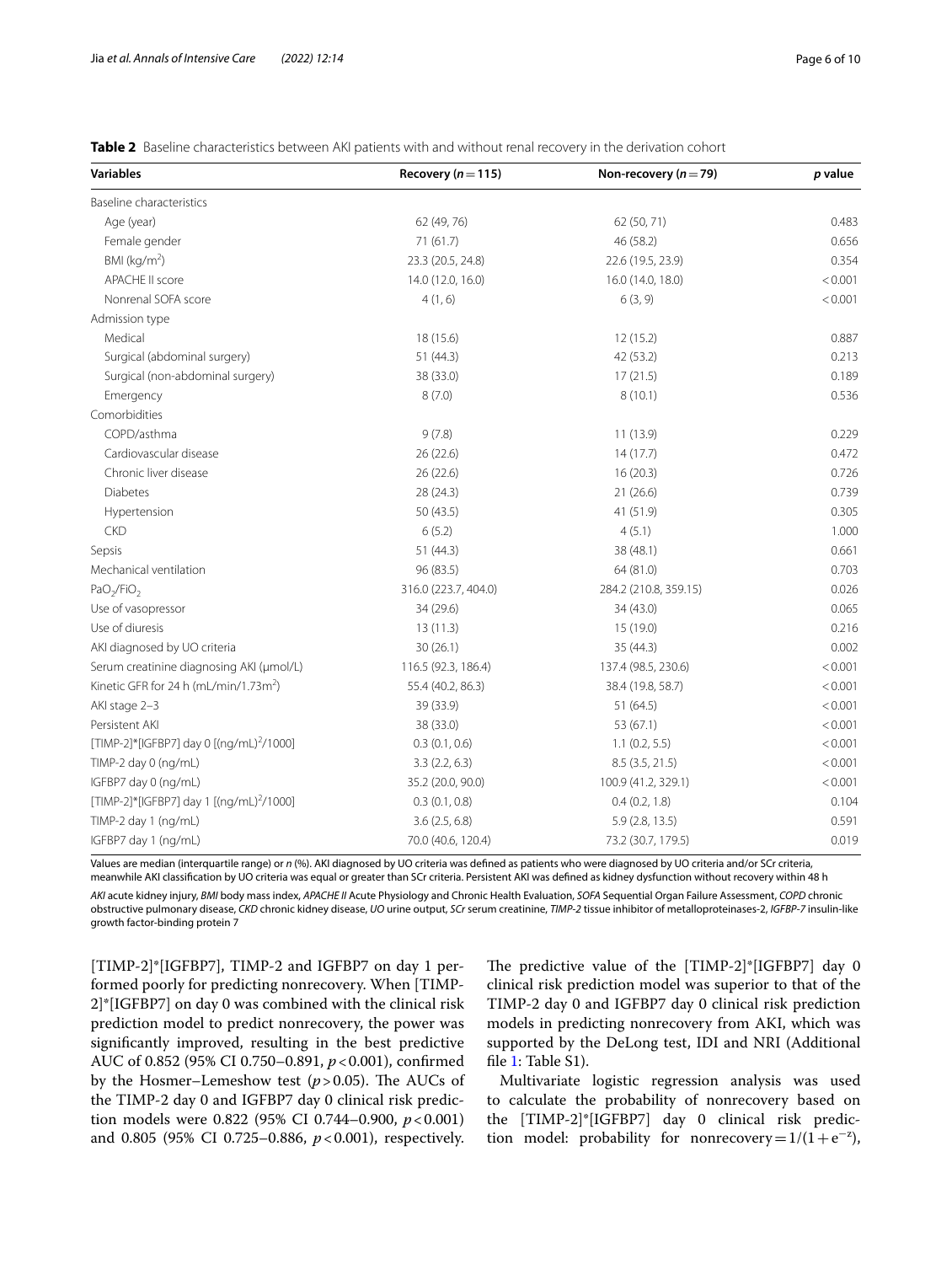<span id="page-6-0"></span>**Table 3** Outcomes between AKI patients with and without renal recovery in the derivation cohort

| <b>Variables</b>    | Recovery ( $n = 115$ ) | Non-recovery<br>$(n=79)$ | p value |
|---------------------|------------------------|--------------------------|---------|
| RRT                 | 4(3.4)                 | 31 (39.2)                | < 0.001 |
| ICU stay (day)      | 6(4, 12)               | 7.5(4, 14)               | 0.214   |
| Hospital stay (day) | 18 (11.5, 25)          | 24 (11.5, 33)            | 0.026   |
| Hospital mortality  | 17(14.8)               | 20(25.3)                 | 0.049   |
| 30-day mortality    | 19(16.5)               | 24 (30.3)                | 0.018   |

Values are median (interquartile range) or *n* (%)

*AKI* acute kidney injury, *ICU* intensive care unit, *RRT* renal replacement therapy

 $z=-2.451+0.397$  \* ([TIMP-2]\*[IGFBP7] day 0) + 0.060  $*$  nonrenal SOFA score + 1.043  $*$  AKI diagnosed by the UO criteria +  $0.978$  \* AKI stage 2-3. The optimal cutoff probability value was 0.290. AKI patients who had a probability value greater than 0.290 may fail to recover. Table [4](#page-6-1) shows the predictive performance outcomes of the biomarkers and combination models, and their ROC curves are presented in Fig. [2.](#page-7-0)

# **Predictive accuracy of urinary [TIMP-2]\*[IGFBP7] for nonrecovery from AKI in the validation cohort**

In the validation cohort, 79/194 (40.7%) patients failed to recover from AKI. The baseline characteristics of AKI patients with and without renal recovery in the validation cohort were compared (Additional fle [1](#page-8-0): Table S2). The predictive accuracy was assessed in the validation cohort using the cut-of values acquired in the derivation cohort. Urinary [TIMP-2]\*[IGFBP7] on day 0 showed the best predictive accuracy for nonrecovery compared with urinary TIMP-2 and IGFBP7 alone, with sensitivity, specifcity, PPV, and NPV values with 95% CIs of 82.3% (67.4, 93.8), 76.9% (72.4, 88.5), 65.0% (43.2, 78.6) and 88.5% (76.3, 95.8), respectively. When urinary [TIMP-2]\*[IGFBP7] on day 0 was combined with the clinical risk prediction model, the predictive accuracy was improved. The sensitivity, specificity, PPV and NPV increased to 88.8% (72.9, 98.7), 86.2% (70.4, 97.3), 80.0% (65.9, 92.5) and  $92.6\%$  (80.8, 100.0), respectively. The assessment of predictive accuracy for nonrecovery is shown in Table [5.](#page-7-1)

#### **Sensitivity analysis**

Of 379 patients, 198 (52.2%) were diagnosed with stage 1 disease at enrolment, and 181 (47.8%) were diagnosed with stage  $2-3$  disease. The patients were divided into two subgroups of stage 1 and stage 2–3 according to the initial AKI stage. Predictive values were further assessed in the two subgroups. Urine [TIMP-2]\*[IGFBP7] showed fair predictive value in patients with AKI stage 1 and stage 2–3 (Additional fle [1](#page-8-0): Table S3, S4).

#### **Discussion**

AKI remains a common and serious clinical syndrome in critically ill patients. It is well recognized that an episode of AKI may cause persistent impairment in renal function, with the potential to progress to CKD, the use of RRT and end-stage kidney disease (ESKD) with dialysis dependence, which is in turn strongly associated with increased short- and long-term mortality  $[3, 4]$  $[3, 4]$  $[3, 4]$  $[3, 4]$ . Therefore, renal recovery after an episode of AKI is necessary. Urinary [TIMP-2]\*[IGFBP7] was found to be useful for the risk stratifcation of patients at high risk of developing AKI  $[8]$  $[8]$ . The current study evaluated the ability of urinary [TIMP-2]\*[IGFBP7] to predict failure to recover after AKI development. The main findings were as follows:  $(1)$ urine [TIMP-2]\*[IGFBP7], TIMP-2 alone, and IGFBP7 alone on day 0 showed fair value for predicting nonrecovery from AKI. Urine [TIMP-2]\*[IGFBP7] had the highest

<span id="page-6-1"></span>

| <b>Table 4</b> Biomarkers and combination models for predicting non-recovery from AKI |  |
|---------------------------------------------------------------------------------------|--|
|---------------------------------------------------------------------------------------|--|

|                                                          | <b>AUC (95% CI)</b> | <b>Cutoff value</b> | p value |
|----------------------------------------------------------|---------------------|---------------------|---------|
| [TIMP-2]*[IGFBP7] day 0 [(ng/mL) <sup>2</sup> /1000]     | 0.751(0.701, 0.852) | 1.05                | < 0.001 |
| TIMP-2 day 0 $(nq/mL)$                                   | 0.744(0.688, 0.850) | 8.50                | < 0.001 |
| IGFBP7 day 0 (ng/mL)                                     | 0.721(0.623, 0.820) | 117.60              | < 0.001 |
| [TIMP-2]*[IGFBP7] day 1 [(ng/mL) <sup>2</sup> /1000]     | 0.668(0.551, 0.785) | 0.89                | 0.028   |
| TIMP-2 day 1 (ng/mL)                                     | 0.653(0.499, 0.726) | 7.50                | 0.050   |
| IGFBP7 day 1 (ng/mL)                                     | 0.603(0.482, 0.725) | 144.90              | 0.163   |
| Clinical risk prediction model                           | 0.722(0.640, 0.802) | 0.436               | < 0.001 |
| ([TIMP-2]*[IGFBP7] day 0)—clinical risk prediction model | 0.852(0.750, 0.891) | 0.290               | < 0.001 |
| (TIMP-2 day 0)-clinical risk prediction model            | 0.822(0.744, 0.900) | 0.224               | < 0.001 |
| (IGFBP7 day 0)-clinical risk prediction model            | 0.805(0.725, 0.886) | 0.180               | < 0.001 |

Clinical risk prediction model consisting of AKI diagnosed by UO criteria, AKI stage 2–3 and nonrenal SOFA score

*AUC* area under the receiver operating characteristic, *CI* confdence interval, *AKI* acute kidney injury, *TIMP-2* tissue inhibitor of metalloproteinases-2, *IGFBP-7* insulin-like growth factor-binding protein 7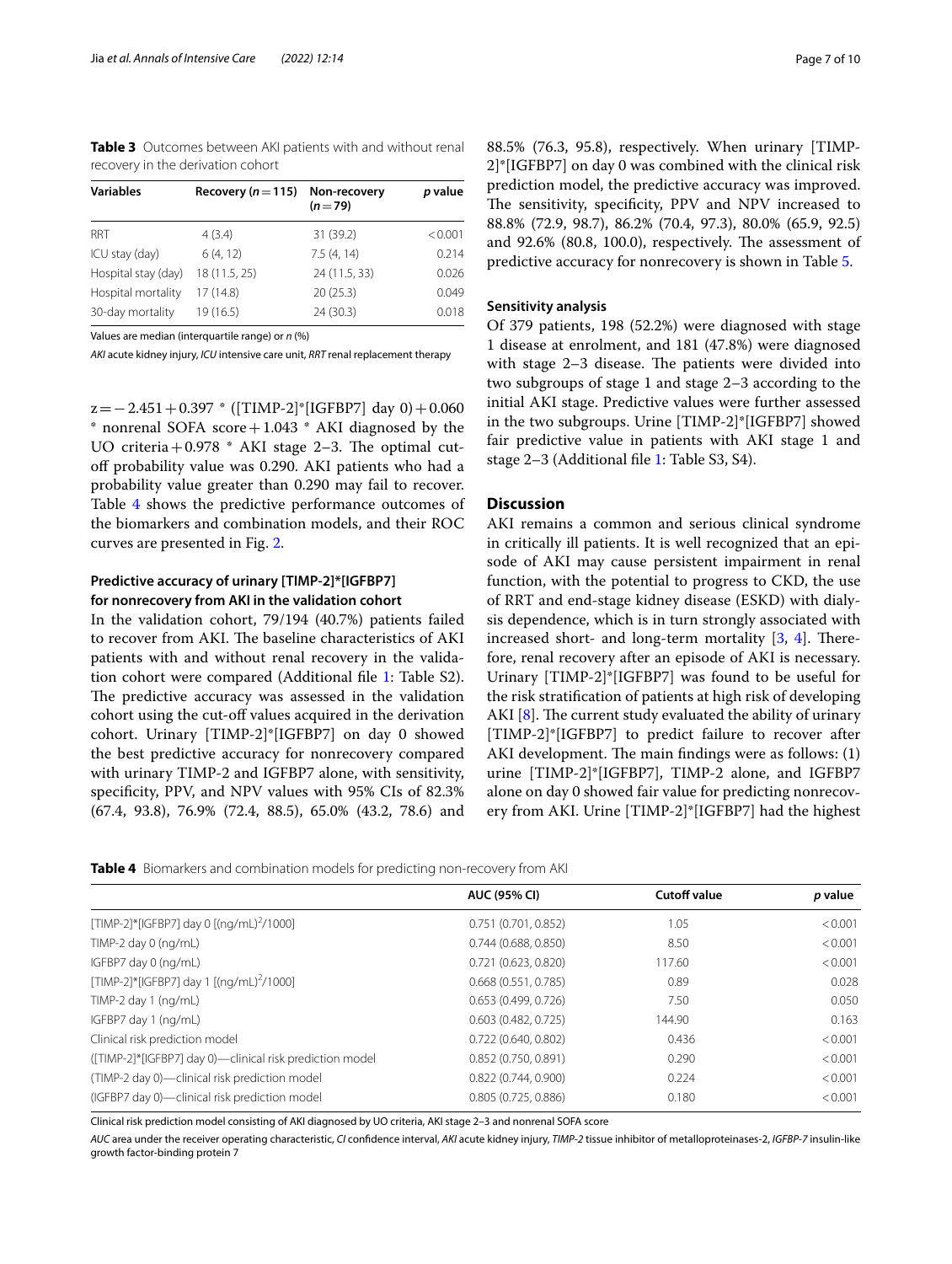

<span id="page-7-0"></span>AUC of 0.751 (95% CI 0.701–0.852), with a sensitivity and specifcity of 82.3% and 76.9%, respectively; (2) when adding urinary [TIMP-2]\*[IGFBP7] on day 0 to the clinical risk prediction model, the predictive value was greatly improved to 0.852. The utility of the  $[TIMP-2]^*[IGFBP7]$ 

day 0 clinical risk prediction model was confrmed in the validation cohort, with a sensitivity and specifcity of 88.8% and 92.6%, respectively; and (3) urine [TIMP-2]\*[IGFBP7], TIMP-2 alone, and IGFBP7 alone on day 1 performed poorly for predicting AKI recovery.

Two novel biomarkers, urine TIMP-2 and IGFBP7, are inducers of G1 cell cycle arrest found in renal tubular cells. AKI is associated with the mechanisms of infammation, oxidative stress, and apoptosis in cellular and molecular pathways [[19,](#page-9-17) [20](#page-9-18)], and AKI may occur following ischaemic or toxic insults. TIMP-2 and IGFBP7 participate in these mechanisms and refect early damage to the kidney [\[21\]](#page-9-19).

The SAPPHIRE study first identified their ability to predict the development of KDIGO stage 2 or 3 AKI within 12 h in high-risk patients [\[8](#page-9-5)]. Many other studies subsequently confrmed their efective predictive value for the detection of AKI. Another endpoint of the SAPPHIRE study was the development of major adverse kidney events (MAKEs). The study showed that the risk of MAKEs increased sharply as the [TIMP-2]\*[IGFBP7] level increased. It seems that a higher [TIMP-2]\*[IGFBP7] level was associated with worse outcomes. Another study also observed that higher median values of [TIMP-2]\*[IGFBP7] were related to an increased degree of renal injury, and patients requiring RRT had the highest median [TIMP-2]\*[IGFBP7] levels [[22](#page-9-20)]. Dewitte A et al. [\[23](#page-9-21)] enrolled 57 consecutive patients presenting with AKI within the first 24 h after admission. They found that urinary [TIMP-2]\*[IGFBP7] had a fair prediction ability for renal recovery within 48 h after AKI. If we could identify patients who would fail to recover renal function early, preventive measures and supportive treatments could be implemented early. Moreover, early recognition of nonrecovery can help physicians make decisions regarding fuid management and the timing of initiating RRT.

We enlarged the population by including consecutive AKI patients from two Chinese ICUs and used two cohorts to derive and validate the utility of urinary [TIMP-2]\*[IGFBP7] for predicting patients who would fail to recover within 7 days. Urinary [TIMP-2]\*IGFBP7] on day 0 showed a fair predictive value for nonrecovery. When it was added to a clinical risk prediction model

<span id="page-7-1"></span>**Table 5** Predictive accuracy of the biomarkers for non-recovery

|                                                             | <b>Cutoff value</b> | Sensitivity (%)   | Specificity (%)   | <b>PPV</b> (%)    | <b>NPV (%)</b>     |  |
|-------------------------------------------------------------|---------------------|-------------------|-------------------|-------------------|--------------------|--|
| [TIMP-2]*[IGFBP7] day 0 [(ng/mL) <sup>2</sup> /1000]        | 1.05                | 82.3 (67.4, 93.8) | 76.9 (72.4, 88.5) | 65.0 (43.2, 78.6) | 88.5 (76.3, 95.8)  |  |
| Clinical risk prediction model                              | 0.436               | 77.1 (62.5, 92.3) | 76.4 (60.2, 91.0) | 67.5 (50.3, 81.4) | 84.8 (65.3, 94.3)  |  |
| [(TIMP-2)*(IGFBP7) day 0]—clinical risk<br>prediction model | 0.290               | 88.8 (72.9, 98.7) | 86.2 (70.4, 97.3) | 80.0 (65.9, 92.5) | 92.6 (80.8, 100.0) |  |

*TIMP-2* tissue inhibitor of metalloproteinases-2, *IGFBP-7* insulin-like growth factor-binding protein 7, *PPV* positive predictive value, *NPV* negative predictive value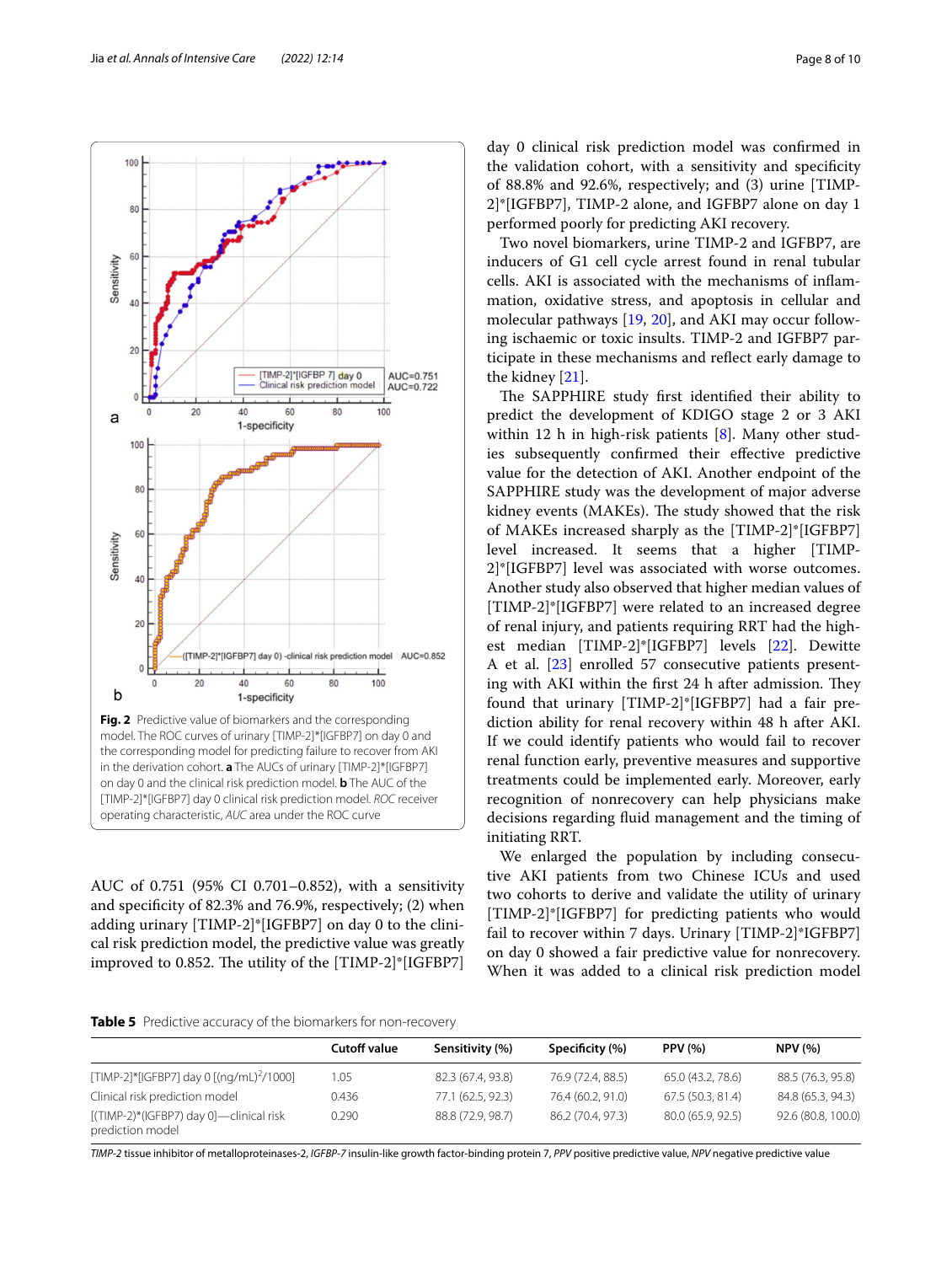consisting of AKI diagnosed by the UO criteria, AKI stage 2–3 and nonrenal SOFA score, the performance for predicting nonrecovery improved. However, urinary [TIMP-2]\*[IGFBP7] on day 1 performed poorly for predicting AKI recovery. The level of urinary [TIMP-2]\*[IGFBP7] in nonrecovery patients on day 1 was observed to be lower than that on day 0, which may have led to the result that the prediction was fair on day 0 but poor on day 1. Furthermore, 28 (7.4%) patients were lost because of anuria or death from day 0 to day 1. Urinary [TIMP-2]\*[IGFBP7] was not detected on day 1 in these patients. Therefore, the predictive result on day 1 may be afected.

In a previous study, many risk factors, such as age, comorbidity, more severe AKI, and severity of extrarenal organ dysfunction, were found to possibly contribute to nonrecovery after AKI [[5,](#page-9-6) [13,](#page-9-11) [23](#page-9-21)]. Our study did not show a diference in age or comorbidity between patients with and without recovery, but more severe AKI and higher nonrenal SOFA scores were observed in nonrecovery patients. Notably, the variable of AKI diagnosed by the UO criteria played an important role in the prediction model for nonrecovery of AKI. In this study, 129 (34.0%) patients showed oliguria (reaching the UO criteria for AKI diagnosis) and were diagnosed with AKI by UO. Oliguria is the oldest biomarker of AKI and may occur following a normal physiological response or refect an underlying pathological process [\[24](#page-9-22)]. Many diferent pathophysiological pathways may cause oliguria, such as the neurohormonal pathway and absolute (hypovolemia) and relative (haemodynamic perturbations) reductions in efective blood volume [[25\]](#page-9-23). Moreover, renal blood flow (RBF) may be preserved or even increased in sepsis-associated AKI. In this situation, abnormal distribution of intrarenal blood flow may be more influential than global RBF [\[26](#page-9-24)]. In addition to circulatory changes, immunologic and infammatory mechanisms may participate in renal endothelial injury and microvascular dysfunction, which may lead to oliguria [[26](#page-9-24)]. In a study by Federspiel CK et al. [[27\]](#page-9-25),  $UO < 0.5$  ml/kg/h was associated with lower rates of resolving AKI (hazard ratio 0.31; 95% CI 0.20–0.47). The usefulness of the combination of TIMP-2 and IGFBP7 with UO to improve risk stratifcation for severe outcomes was confrmed by the SAP-PHIRE study  $[28]$  $[28]$ . Therefore, including the clinical factor of AKI diagnosed by the UO criteria for the prediction of renal recovery was reasonable.

Despite several meaningful fndings, our study has several limitations. First, the included patients were critically ill patients from two ICU centres. The predictive value of urine [TIMP-2]\*[IGFBP7] for renal recovery needs to be further assessed in a multicentre study with a larger sample size. Second, a high proportion of patients with stage

1 AKI were enrolled in the study. These patients were more likely to recover from AKI. Third, we tested the marker on day 0 and day 1 after AKI diagnosis. However, 7.4% of patients were lost to follow-up on day 1, which may lead to bias in the statistical results. Further studies are still needed to evaluate the predictive power of serial measurements of urinary [TIMP-2]\*[IGFBP7] for renal nonrecovery. Furthermore, we assessed short-term prognosis but did not explore long-term prognosis. It would also be helpful for the clinic to explore the association between urinary [TIMP-2]\*[IGFBP7] and the long-term prognosis of AKI.

#### **Conclusion**

Urinary [TIMP-2]\*[IGFBP7] on day 0 showed a fair performance for predicting failure to recover from AKI. The predictive accuracy can be improved when urinary [TIMP-2]\*[IGFBP7] is combined with clinical factors of AKI diagnosed by the UO criteria, AKI stage 2–3 and nonrenal SOFA score.

#### **Abbreviations**

AKI: Acute kidney injury; ICU: Intensive care unit; KDIGO: Kidney disease: improving global outcomes; RRT: Renal replacement therapy; CKD: Chronic kidney disease; MDRD: Modifcation of diet in renal disease; SD: Standard deviation; CI: Confdence interval; APACHE II: Acute Physiology and Chronic Health Evaluation; SOFA: Sequential Organ Failure Assessment; UO: Urine output; AUC: Area under the receiver operating characteristic curve; NRI: Net reclassifcation improvement; IDI: Integrated discrimination improvement; PPV: Positive predictive value; NPV: Negative predictive value.

#### **Supplementary Information**

The online version contains supplementary material available at [https://doi.](https://doi.org/10.1186/s13613-022-00989-8) [org/10.1186/s13613-022-00989-8](https://doi.org/10.1186/s13613-022-00989-8).

<span id="page-8-0"></span>**Additional fle 1: Table S1.** DeLong test, NRI and IDI for assessing the contributions of diferent biomarkers for non-recovery prediction when combining with clinical model. **Table S2.** Baseline characteristics between AKI patients with and without renal recovery in the validation cohort. **Table S3.** Biomarkers for predicting non-recovery in patients with AKI stage 1. **Table S4.** Biomarkers for predicting non-recovery in patients with AKI stage 2-3.

#### **Acknowledgements**

We thank Professor Li-Rong Liang in Beijing Chao-yang Hospital for statistical analysis.

#### **Authors' contributions**

H-MJ contributed to urine collection, data interpretation, drafting of the manuscript and critical revision of the manuscript. LC, Y-BE, XZ, J-YW and Y-JJ contributed to urine collection and data interpretation and performed statistical analysis. XX, S-YG, C-DC, F-XG and Y-ZH contributed to data collection and data interpretation. W-XL chaired the group, conceived and designed the study, performed statistical analysis and contributed to data collection, data interpretation, and critical revision of the manuscript. All authors reviewed the manuscript. All authors read and approved the fnal manuscript.

#### **Funding**

This study is supported by Beijing Municipal Science & Technology Commission (No. Z191100006619032, No. Z181100001718204).